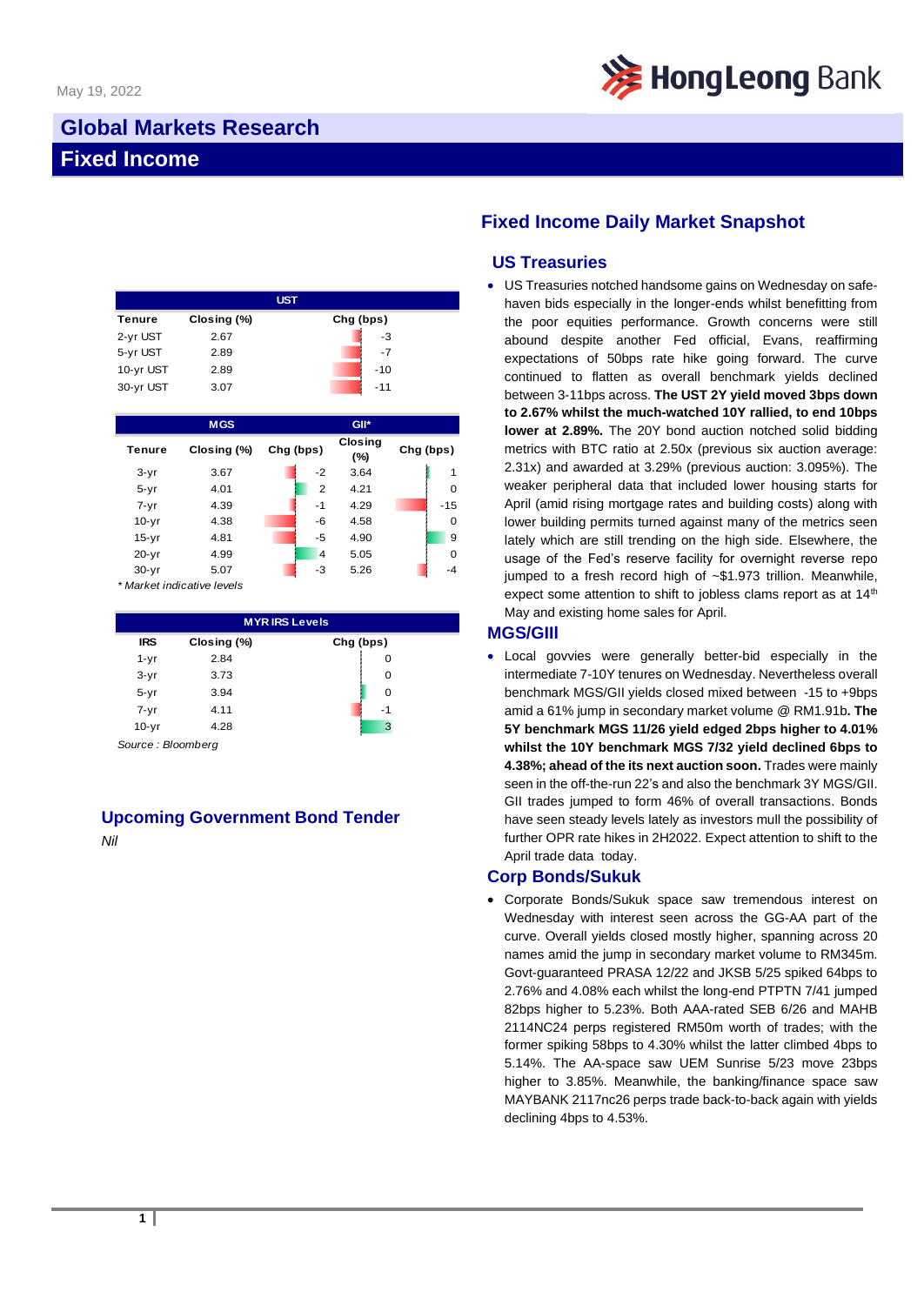**FIXED INCOME**

May 19, 2022



## **Daily Trades : Government Bond**

|            |                   | <b>Closing</b> | Vol            | <b>Previous</b> | <b>Previous</b>                   | <b>Chg</b>     |
|------------|-------------------|----------------|----------------|-----------------|-----------------------------------|----------------|
|            | <b>Securities</b> | <b>YTM</b>     | (RM mil)       | <b>YTM</b>      | <b>Trade Date</b><br>(dd/mm/yyyy) | (bp)           |
| <b>MGS</b> | 08/22             | 1.901          | 258            | 2.249           | 13/05/2022                        | $-35$          |
| <b>MGS</b> | 09/25             | 3.899          | 63             | 3.903           | 17/05/2022                        | 0              |
| <b>MGS</b> | 08/23             | 2.959          | 3              | 3.018           | 17/05/2022                        | -6             |
| <b>MGS</b> | 03/25             | 3.671          | 139            | 3.693           | 17/05/2022                        | $-2$           |
| <b>MGS</b> | 07/26             | 3.988          | 3              | 4.024           | 17/05/2022                        | $-4$           |
| <b>MGS</b> | 06/50             | 5.069          | 33             | 5.095           | 17/05/2022                        | $-3$           |
| <b>MGS</b> | 07/32             | 4.382          | 65             | 4.446           | 17/05/2022                        | -6             |
| <b>MGS</b> | 09/22             | 2.052          | 50             | 2.254           | 13/05/2022                        | $-20$          |
| <b>MGS</b> | 03/46             | 5.116          | $\overline{c}$ | 5.169           | 17/05/2022                        | $-5$           |
| <b>MGS</b> | 09/24             | 3.666          | 28             | 3.644           | 17/05/2022                        | $\overline{2}$ |
| <b>MGS</b> | 08/29             | 4.497          | 77             | 4.471           | 17/05/2022                        | 3              |
| <b>MGS</b> | 04/31             | 4.579          | 18             | 4.587           | 17/05/2022                        | $-1$           |
| <b>MGS</b> | 05/27             | 4.108          | 31             | 4.118           | 17/05/2022                        | $-1$           |
| <b>MGS</b> | 04/30             | 4.502          | 5              | 4.500           | 17/05/2022                        | $\mathbf 0$    |
| <b>MGS</b> | 04/26             | 3.965          | 14             | 4.084           | 12/05/2022                        | $-12$          |
| <b>MGS</b> | 03/23             | 2.668          | 61             | 2.649           | 17/05/2022                        | $\overline{2}$ |
| <b>MGS</b> | 11/26             | 4.016          | 70             | 3.992           | 17/05/2022                        | $\overline{2}$ |
| <b>MGS</b> | 04/37             | 4.809          | 4              | 4.855           | 17/05/2022                        | $-5$           |
| <b>MGS</b> | 11/33             | 4.853          | $\overline{c}$ | 4.848           | 17/05/2022                        | $\pmb{0}$      |
| <b>MGS</b> | 06/24             | 3.574          | 6              | 3.635           | 17/05/2022                        | $-6$           |
| <b>MGS</b> | 04/29             | 4.394          | 61             | 4.408           | 17/05/2022                        | $-1$           |
| <b>MGS</b> | 04/33             | 4.758          | 1              | 4.790           | 17/05/2022                        | $-3$           |
| <b>MGS</b> | 05/35             | 4.928          | 3              | 4.933           | 17/05/2022                        | $\pmb{0}$      |
| <b>MGS</b> | 11/27             | 4.126          | $\overline{7}$ | 4.166           | 17/05/2022                        | $-4$           |
| <b>MGS</b> | 06/38             | 4.955          | 1              | 5.000           | 17/05/2022                        | $-4$           |
| <b>MGS</b> | 07/34             | 4.643          | 10             | 4.868           | 17/05/2022                        | $-23$          |
| <b>MGS</b> | 06/28             | 4.338          | 6              | 4.318           | 17/05/2022                        | $\overline{c}$ |
| <b>MGS</b> | 07/48             | 5.181          | $\overline{c}$ | 5.088           | 13/05/2022                        | 9              |
| <b>MGS</b> | 05/40             | 4.989          | 1              | 4.983           | 17/05/2022                        | 1              |
| GII        | 07/22             | 1.999          | 400            | 2.005           | 13/05/2022                        | -1             |
| GII        | 05/23             | 2.685          | 77             | 2.810           | 17/05/2022                        | -13            |
| GII        | 07/23             | 2.885          | 26             | 2.971           | 17/05/2022                        | -9             |
| GII        | 11/23             | 2.988          | 26             | 3.016           | 17/05/2022                        | $-3$           |
| GII        | 10/24             | 3.636          | 210            | 3.623           | 17/05/2022                        | $\mathbf 1$    |
| GII        | 07/29             | 4.533          | 1              | 4.501           | 13/05/2022                        | 3              |
| GII        | 10/30             | 4.591          | 1              | 4.601           | 17/05/2022                        | $-1$           |
| GII        | 06/33             | 4.724          | 20             | 4.800           | 13/05/2022                        | -8             |
| GII        | 07/36             | 4.904          | 70             | 4.814           | 17/05/2022                        | 9              |
| GII        | 05/52             | 5.257          | 52             | 5.300           | 13/05/2022                        | $-4$           |
|            |                   |                | 1908           |                 |                                   |                |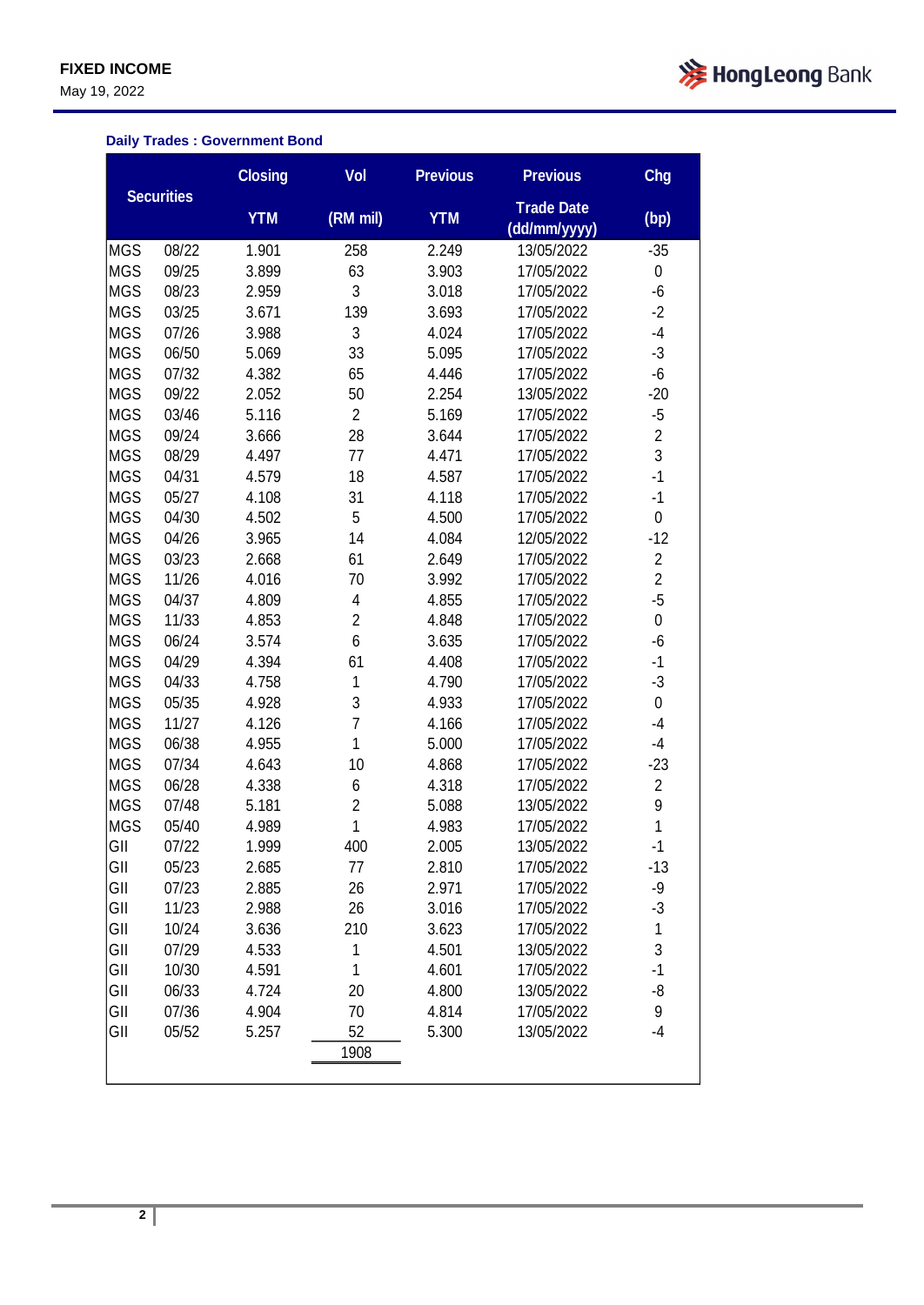May 19, 2022

### **Daily Trades : Corp Bonds/ Sukuk**

|                                              |       | Rating                   | <b>Closing</b> | Vol      | <b>Previous</b> | <b>Previous</b>                   | <b>Chg</b>     | <b>Spread</b>          |
|----------------------------------------------|-------|--------------------------|----------------|----------|-----------------|-----------------------------------|----------------|------------------------|
| <b>Securities</b>                            |       |                          | <b>YTM</b>     | (RM mil) | <b>YTM</b>      | <b>Trade Date</b><br>(dd/mm/yyyy) | (bp)           | <b>Against</b><br>MGS* |
| Prasarana Malaysia Berhad                    | 12/22 | GG                       | 2.758          | 20       | 2.119           | 15/06/2021                        | 64             | 4                      |
| Jambatan Kedua Sdn Berhad                    | 05/25 | GG                       | 4.083          | 15       | 3.448           | 12/04/2022                        | 64             | 40                     |
| Malaysia Rail Link Sdn Berhad                | 07/28 | GG                       | 4.601          | 10       | 3.619           | 29/09/2021                        | 98             | 32                     |
| DanaInfra Nasional Berhad                    | 11/28 | GG                       | 4.587          | 20       |                 |                                   | $\blacksquare$ | 17                     |
| Prasarana Malaysia Berhad                    | 07/29 | GG                       | 4.633          | 10       | 4.489           | 26/04/2022                        | 14             | 22                     |
| Perbadanan Tabung Pendidikan Tinggi Nasional | 07/41 | GG                       | 5.230          | 15       | 4.407           | 17/11/2021                        | 82             | 25                     |
| Lembaga Pembiayaan Perumahan Sektor Awam     | 09/46 | GG                       | 5.340          | 10       | 5.250           | 28/04/2022                        | 9              | 36                     |
| Danum Capital Berhad                         | 05/23 | AAA                      | 3.236          | 20       | 3.007           | 27/04/2022                        | 23             | 52                     |
| Cagamas Berhad                               | 01/25 | AAA                      | 4.038          | 25       | 3.518           | 20/04/2022                        | 52             | 36                     |
| Projek Lebuhraya Usahasama Berhad            | 01/26 | AAA                      | 4.347          | 10       | 4.050           | 17/05/2022                        | 30             | 47                     |
| Sarawak Energy Berhad                        | 06/26 | AAA                      | 4.299          | 50       | 3.722           | 07/04/2022                        | 58             | 42                     |
| Malaysia Airport Holdings Berhad             | 12/14 | AA <sub>2</sub>          | 5.135          | 50       | 5.096           | 13/05/2022                        | 4              | 15                     |
| <b>SP Setia Berhad</b>                       | 04/29 | AA                       | 5.250          | 20       | 4.680           | 10/05/2022                        | 57             | 84                     |
| Malayan Banking Berhad                       | 02/17 | AA3                      | 4.525          | 35       | 4.563           | 17/05/2022                        | $-4$           | $-46$                  |
| <b>UEM Sunrise Berhad</b>                    | 05/23 | AA-                      | 3.850          | 30       | 3.527           | 27/01/2022                        | 32             | 113                    |
| Tropicana Corporation Berhad                 | 10/25 | A+                       | 4.896          | 1        | 5.566           | 12/05/2022                        | $-67$          | 121                    |
| Eco World Capital Assets Berhad              | 08/24 | $\blacksquare$           | 5.988          | 1        | 4.954           | 24/03/2022                        | 103            | 239                    |
| YNH Property Berhad                          | 08/19 | $\overline{\phantom{a}}$ | 6.192          | 1        | 6.620           | 13/05/2022                        | $-43$          | 121                    |
| Sabah Development Bank Berhad                | 05/25 | AA1                      | 4.040          |          | 4.042           | 17/05/2022                        | 0              | 36                     |
| <b>GENM Capital Berhad</b>                   | 08/25 | AA1                      | 4.235          | 2        | 4.565           | 17/05/2022                        | $-33$          | 55                     |
|                                              |       |                          |                | 345      |                 |                                   |                |                        |

*\*spread against nearest indicative tenured MGS (Source: BPAM)*

| <b>Rating Action</b>                 |                                                                |                       |               |  |  |  |
|--------------------------------------|----------------------------------------------------------------|-----------------------|---------------|--|--|--|
| <b>Issuer</b>                        | <b>PDS Description</b>                                         | <b>Rating/Outlook</b> | <b>Action</b> |  |  |  |
| Encorp Systembilt Sdn Bhd            | RM1.575 bil Sukuk Murabahah                                    | AA1/Stable            | Reaffirmed    |  |  |  |
| Kimanis Power Sdn Bhd                | Outstanding sukuk of RM585.0 million                           | AA-IS/Stable          | Affirmed      |  |  |  |
| 7-Eleven Malaysia Holdings<br>Berhad | RM600.0 million Medium-Term Notes (MTN)<br>Programme           | AA-/Stable            | Affirmed      |  |  |  |
| <b>TNB Power Generation Sdn Bhd</b>  | Sukuk programme of up to RM10.0 billion                        | AAA-IS/Stable         | Assigned      |  |  |  |
| Ranhill Powertron II Sdn Bhd         | RM40.0 million outstanding Islamic Medium-Term<br>Notes (IMTN) | AA-IS/Stable          | Affirmed      |  |  |  |
|                                      | RM350.0 million outstanding quaranteed IMTN                    | AAA-IS(FG)/Stable     | Affirmed      |  |  |  |

*Source: RAM,MARC*